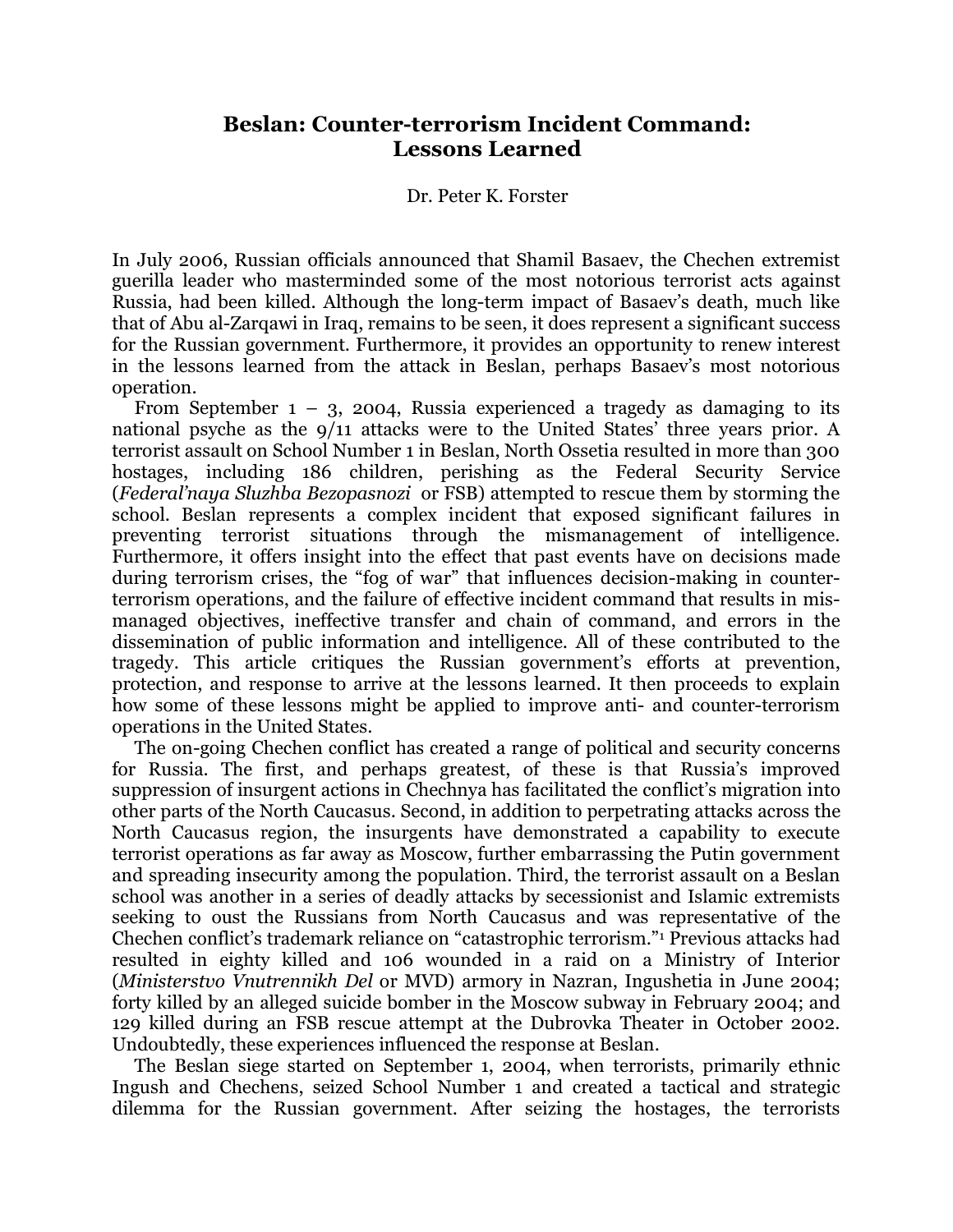demanded the release of prisoners captured during the Nazran raid and the complete withdrawal of Russian troops from Chechnya. To prove their resolve, the terrorists executed nearly twenty adult male hostages during the first day.

The initial failure in the Beslan incident occurred when local authorities failed to execute an effective anti-terrorism strategy. Prevention and protection require a strategy based on deterrence and intelligence. Deterrence seeks to make the cost of terrorist action too high and intelligence informs authorities of possibilities, thus enabling them to prioritize the implementation of deterrent measures. The efficient gathering, analysis, dissemination, and, ultimately, use of intelligence is crucial in identifying potential threats, prioritizing their credibility, and deploying counter-measures. Operationally, Russian security forces failed to deter the incursion into North Ossetia or to make potential targets unattractive by increasing protection. The terrorists' ability to infiltrate North Ossetia and the town of Beslan indicated that border control was ineffective or may have been compromised, as some suggest.2 Considering the existing hostilities, the lack of more stringent border control is hard to understand and may give credence to a conspiracy theory. Furthermore, intelligence was misinterpreted or not used. In spite of arresting a potential collaborator (who disclosed the possibility of school attacks) and indications from local sources as early as August 28 that rebels had penetrated Beslan, no local counter-measures were implemented. No police were deployed near the school nor did authorities take more extreme measures such as canceling or "locking down" the schools.3

Compounding these operational mistakes was a strategic failure on the part of Russian security forces to become a learning organization. The Beslan crisis exposed the limits of integrating prior experiences into institutional learning within Russian intelligence and security forces, thus precluding enhanced preparedness. Russian intelligence forces did not exhibit "out of the box" thinking that might have recognized connections among terrorist operations or have assisted them in identifying linkages between non-combatant targets. Terrorists seek to have their attacks impact society's psyche or, more precisely, make the secure seem insecure. In June 1995 Basaev seized the city hospital in Budennovsk, Dagestan. After negotiations, Basaev's forces were allowed to return to Chechnya, leaving behind 147 dead hostages.4 Intuitively, a linkage between taking over a hospital and taking over a school is clear both from a societal and terrorist perspective. Society perceives both as offering security, safety, and a sense of care; striking a school or hospital exposes society's fundamental vulnerability to terrorism. In any case, schools do not appear to have been identified as future targets following Budennovsk.

While the connection to Budennovsk required sophisticated counter-terrorism analysis, the failure to properly assess the Nazran raid, also coordinated by Basaev, better illuminates an apparently compartmentalized, rather than holistic, approach to counter-terrorism. The Nazran raid took place on June 21, 2004. It was the first "large scale" rebel infantry attack in several years and the first outside of Chechnya since 1999.5 Threatening and attacking targets outside of Chechnya was a shift in strategy missed by Russian intelligence. Second, no thought was given to the fact the raid might have offered either an opportunity to test deterrent measures or acquire weaponry for a future attack. The failure to effectively analyze the objectives of the Nazran raid is particularly evident because the armory target had insignificant psychological or publicity value. Thus, the attack had other objectives. A broader assessment of Nazran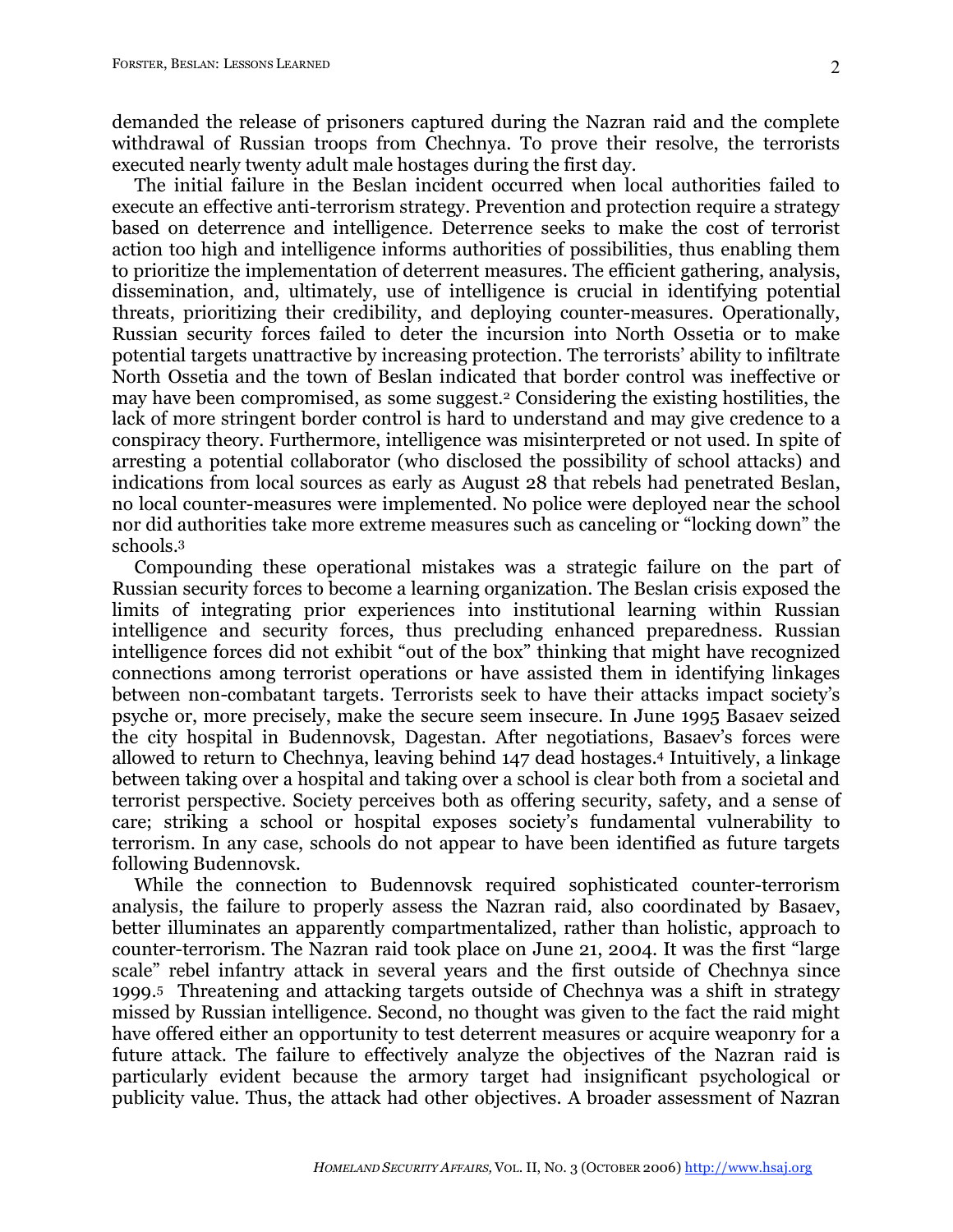may have produced sufficient information to raise the threat awareness level elsewhere in the North Caucasus.

When deterrence failed at Beslan, the Russian government reacted. Response is influenced by broader political agendas, past experiences, and local events; at Beslan, government frustration over another hostage situation converged with a perceived opportunity to recover the prestige it had lost from the costly counter-terrorist operations at Nazran and the Dubrovka Theater in Moscow. Since the Dubrovka Theater incident, government patience to negotiate a resolution had waned. At Nazran, for example, negotiations were not pursued even though they may have proved fruitful, particularly since the raid was not a suicide mission. <sup>6</sup> At Beslan, the Russian government shied away from a negotiated settlement and focused instead on a military solution. This preference was evident in the arrival of General Vladimir Pronichev, the operational commander of the Dubrovka Theater rescue, and in the rhetoric and planning of the FSB response team. Furthermore, the public relations spin portraying the terrorists as crazed extremists sought to engender public support for military action. Third, the FSB's request for tanks and APCs to augment *spetsnaz* units already deployed signaled a commitment to a military operation. Securing the release of the hostages appeared to blend with improving a diminished public perception of FSB competency, and thus resulted in an FSB commitment to using force to improve the FBS's public image while securing the hostages' release.

Although one cannot advocate acquiescence to terrorist demands (e.g. releasing the prisoners captured during the Nazran raid, as was demanded by the Beslan perpetrators) entering into serious negotiations should have been considered, particularly given the directly relevant and ancillary information available. Again, Russian security analysts failed to thoroughly scrutinize the incident and instead accepted the premise that an assault would be needed. In the case of Beslan, their decision may be justifiable. The situation deteriorated quickly with the execution of hostages, which warranted an immediate response. However, security forces did not respond. The question is "why not?" The most plausible answers revolve around three issues. First, it appears that since Putin was on vacation on the Black Sea and returned to Moscow before issuing orders, no one had the authority to authorize action. Considering the Soviet legacy of centralized command, Putin's unavailability is a legitimate reason for not responding. The second reason relates to readiness. The forces on site were not sufficient in number or preparedness to execute an attack. The third reason is that on-site officials believed that, with bombs placed in the school (a point that was communicated at the outset of the crisis), an attack might result in the terrorists initiating a suicide mission that would kill all hostages.7

They based their assessment on the fact that, in spite of efforts to negotiate in previous cases (Budennovsk, Dubrovka Theater, and Nazran), deaths still resulted. Moreover, in the latter two circumstances, assaults were ultimately needed to try to free the hostages. What officials on site at Beslan missed was that at the Dubrovka Theater negotiations prior to the assault had resulted in some hostages being released, undoubtedly saving their lives. In hostage situations, negotiations serve multiple purposes. One is certainly to facilitate the release of some hostages and perhaps achieve a non-violent resolution to the crisis. At Beslan some moderates advocated negotiations, hoping they might result in the release of some of the children.<sup>8</sup> Second, the time needed to conduct negotiations increases the pressure on the hostage takers. It extends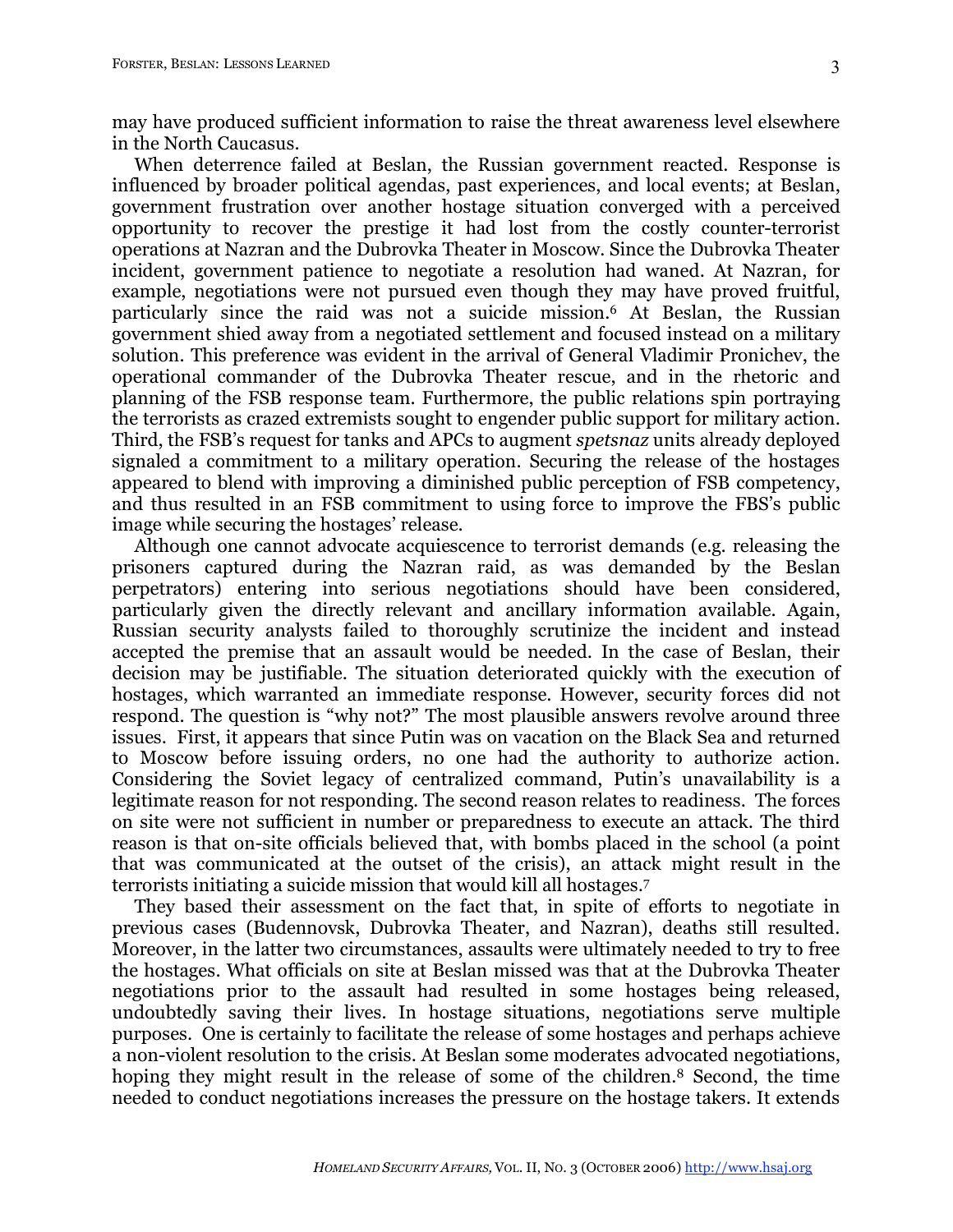the length of time they need to guard the prisoners, stay awake, and protect their perimeter. Third, it increases the time frame in which law enforcement and military units can acquire intelligence and refine a rescue plan. The time gained from negotiation represents an advantage that should not be quickly discarded by security forces.

These errors in judgment were exacerbated by operational and tactical mistakes. Notwithstanding the trauma of day one, the incident did stabilize to some extent. While concerns of a suicide attack undoubtedly were piqued during that first day, it should have become apparent that while a suicide operation remained an option for the terrorists, it was not their primary plan. As critical as misinterpreting the perpetrators' intent was the security forces' failure to achieve situational awareness. Security forces underestimated both the number of hostages and terrorists. <sup>9</sup> The inaccuracy of these estimates provided an unrealistic picture of the situation, negatively impacted the effectiveness of planning and logistically coordinating the counter-assault, and undoubtedly reinforced the unrealistic belief that using force was less risky.

Further operational mistakes were made in establishing and maintaining clear incident command. Incident command is responsible for defining the operating characteristics, interactive management components, and structure of responding units during the incident.10 Upon their arrival on the scene, overall command was vested in the FSB. While transfer of command is often authorized in complex multi-agency circumstances, the FSB failed to execute their leadership responsibility in this instance. When transferring command, essential information needs to be transferred as well.<sup>11</sup> The FSB did not seek a briefing from the MVD commander (the previous incident commander) who had deployed forces. It also ignored local expertise that might have been able to provide valuable situational, as well as environmental, intelligence. Meanwhile, the confrontational tone of public information releases did little to assist the security forces; it further alienated the terrorists, lessening the chance for negotiations and diminishing the opportunity to surprise the terrorists with a rescue attempt.

The impact of these operational oversights probably was minimized by the decision to forego potentially lengthy negotiations and resort to the use of force. However, other tactical decisions, such as minimally securing the site and choice of weaponry for the assault, did impact the situation. Whether malfeasance or simply misfeasance, neglecting to establish a secure cordon around the incident allowed unauthorized and armed vigilante groups to gain close proximity to school. This jeopardized operational command, planning, and ultimately discipline, which became apparent when the initial shots were fired absent a proper command. <sup>12</sup> The choice to use incendiary RPGs and tanks, reminiscent of the U.S. federal raid on Waco, ensured military effectiveness in terms of eradicating the terrorists' presence in the structure, but did little to minimize collateral casualties; weapons capable of high lethality have trouble differentiating between hostages and perpetrators but are effective killers.

The means used to recover from an event is important as well. Terrorist attacks shake societal confidence in government's ability to provide protection. In the recovery process, government cover-ups, such as those that occurred in the aftermath of Beslan, are counter-productive. Although some independent investigations occurred, none was commissioned by the Russian government. Nor is there any indication the Russian government accepted any of the findings. Many in government rationalized the Beslan cover-up on the basis that full disclosure of the activities surrounding the crisis might have ignited ethnic violence between Ingush and Chechens bent on revenge killings.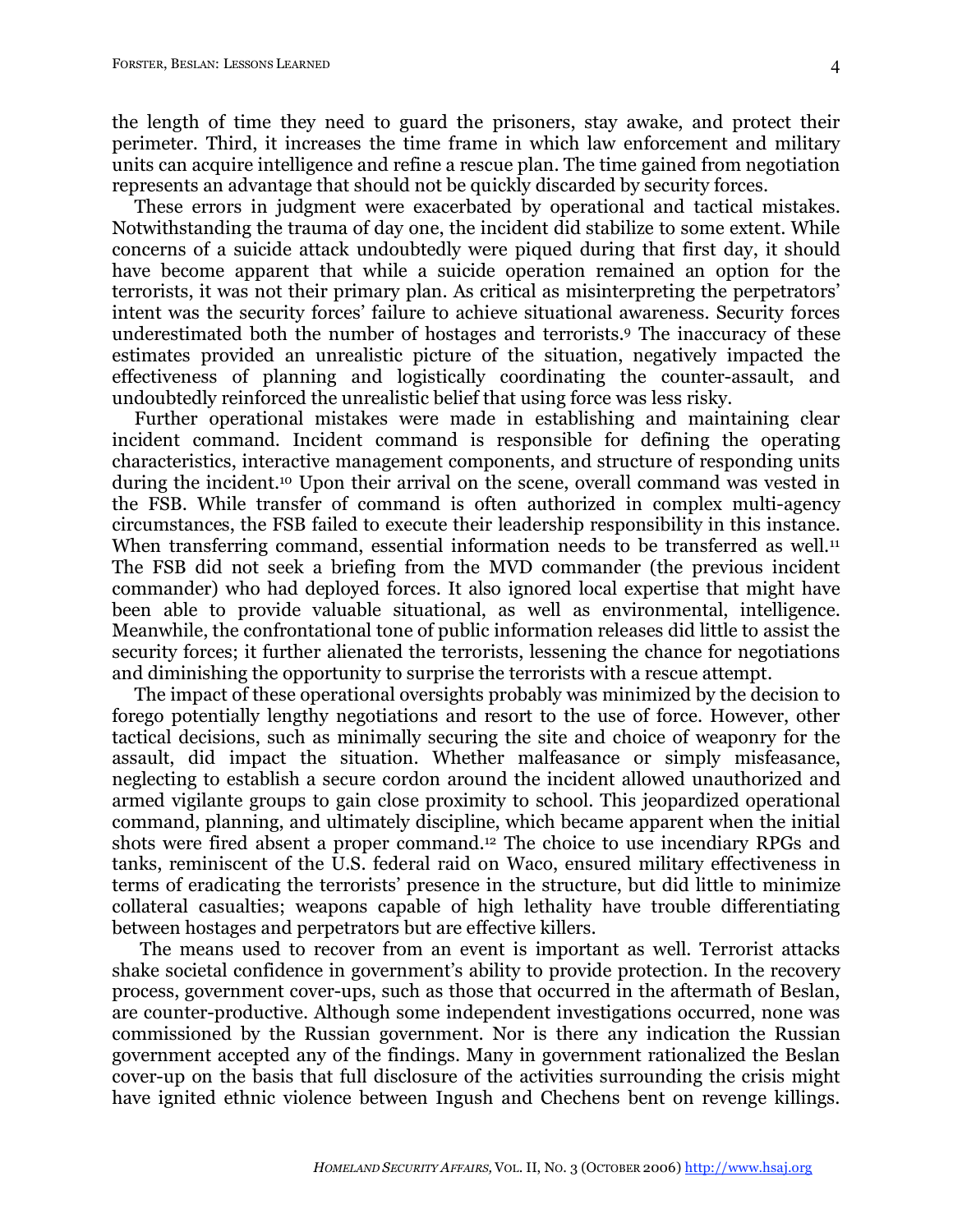Others were simply unwilling to publicize another embarrassment involving a less-thaneffective response by the security forces. What became most apparent in the time following the Beslan incident was that the government was unwilling to accept that mistakes were made. Although any assessment of the incident uncovers glaring mistakes at various stages of the operation, the re-assignment of the primary incident commanders to posts that could only be considered promotions indicates the government did not see significant errors in their approach. For example, Pronichev is now the First Deputy Director of the FSB.

Only the realistic assessment of an incident encourages a learning organization and so facilitates the prevention of, and response, to further attacks. Objective assessments should identify gaps in policies and encourage responsible organizations to develop and implement means to close those gaps. The *Report of the 9/11 Commission*, the *National Response Plan*, and the *Nationwide Plan Review* are intended to provide such encouragement in the United States. In Russia, the Nalchik raid in October 2005 illustrates the risks of failing to embrace a learning organization concept. Security forces failed to identify and correct the gaps that allowed Beslan to occur and the perpetrators to escape. Even though security forces had advance notice of the raids and deployed "hundreds of special forces" prior to it, they failed to stop the incursion. <sup>13</sup> And, although security forces did succeed in inflicting significant casualties on the insurgents at Nalchik, many escaped – just as they did at Beslan. Although no hostages were involved in the Nalchik raid, the execution of the counter-terrorism operation demonstrated poor use of intelligence and inadequate planning.

Beslan's failures transcend this incident and provide empirical evidence on how to improve anti- and counter-terrorism operations. From an American perspective, some of the failures are addressed in the National Incident Management System (NIMS) and the *Nationwide Plan Review*, while others are broader.14 Their effectiveness remains to be evaluated. At a strategic level, discriminate assessment of prior events, both recent and long-term, allows the organizations responsible for prevention, protection, response, and recovery to enhance anticipation, identify gaps in preventative measures, and improve response operations. To achieve this objective, it is important first to critically examine the actual and potential purposes of past incidents. For example, did an attack have military, political, socio-psychological, operational, or economic goals? The goals at Nazran were primarily military and operational. It provided weaponry for future attacks as well as developing the terrorists' operational knowledge of weaknesses in preventative measures and how security forces might respond. An assessment of Nazran should have increased awareness of the weaknesses in border control and deficiencies in timely response. At a minimum, it should have increased threat awareness. Second, effective analysis should consider the extent to which objectives were met in the operation. The level of success may provide an indication of whether another incident is worthwhile. Third, it is important to assess whether the success or failure of previous events may be incentives for future actions. Has success emboldened potential perpetrators? What is the impact of failure? For example, might the failure to successfully execute an attack force a terrorist group to try again in the near term to maintain its legitimacy, or to re-group and spend additional time planning?

Operationally, a number of salient points emerge. Multiple variables influence the response to a catastrophic event. A level of objectivity needs to be maintained to allow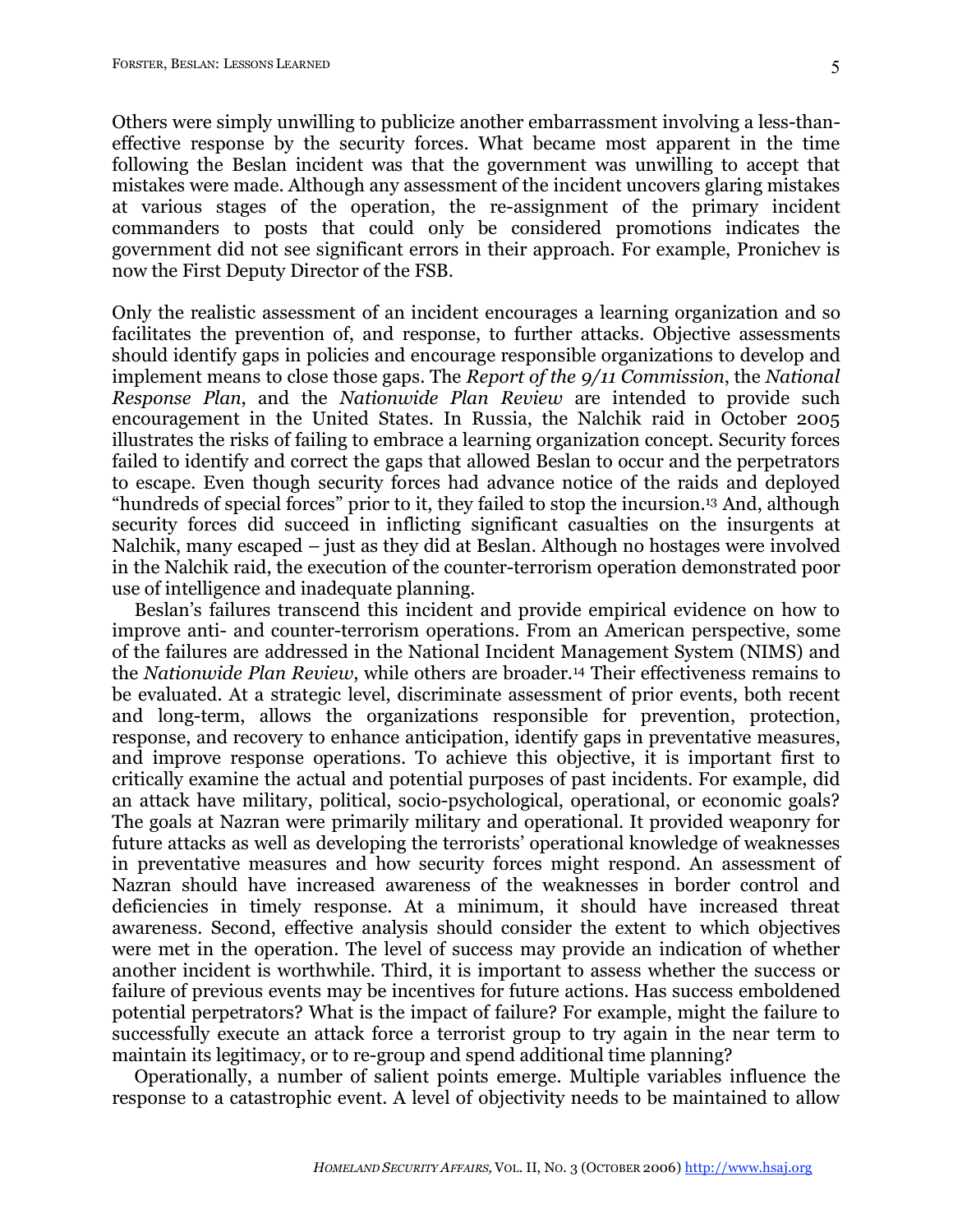those coordinating the response to differentiate among political agendas, past experiences, and events on the ground. Past experiences and political agendas have a role to play in formulating a strategy but it is important to recognize that while events may be linked, each has unique characteristics and variables that require unique crisis management. Second, responding forces need to be discriminating in their method of response and selection of weaponry. Russian security forces need to achieve more operational restraint, which is a factor of command and planning. In the Dubrovka Theater, Nazran, and Beslan counter-assaults, security forces were directly or indirectly responsible for nearly 500 deaths. This is a training and command issue. Nothing substitutes for exercises in preparing security forces and other first responders for the pressures associated with a high-stress event.

All options need to be considered in responding to events. After the initial executions, subsequent events at Beslan did not indicate a suicide attack was in progress. If a suicide attack was planned, why did the terrorists not immediately blow up the school after penetrating the perimeter? Given this reasoning, other options should have been explored. Units responding to a terrorist incident need to understand the "nature of the beast" (i.e., the perpetrators and their motives); this will better prepare the command to determine whether an incident requires the immediate use of force or restraint.

Negotiations can be essential in this process. They increase the time to gather and access intelligence to determine who the terrorists are and their objectives. Moreover, negotiations provide time to plan an effective response and secure the area to minimize collateral damage and avoid vigilantism.

This latter point becomes increasingly important in emotionally-driven incidents where terrorists threaten or attack schools and other facilities that serve children or the weak and incapacitated. These targets have a high psychological value and such attacks shake society's sense of security and thus may encourage the general population to seek resolution on their own.

Poor multi-agency coordination hinders effective assessment of the crisis environment. At Beslan, local assistance and expertise was disregarded. To be effective security forces need to be cognizant that, as in combat, terrorist situations have a "fog of war" surrounding them. Effective use of intelligence is needed to lift the "fog" to the greatest extent possible. This is accomplished by utilizing all available resources. Local resources can be particularly valuable in data fusion because they are familiar with the environment. Furthermore, effective incident command requires flexibility in the planning and execution of operations, not only to respond to unexpected events at the incident but also to achieve a level of control ensuring official actions are not overtaken by outside events (as occurred with the vigilantism at Beslan).

Finally, lessons learned at the tactical level may be applied to prevention as well as response. "All response is local" is the mantra of American emergency response. Thus, the Department of Homeland Security's list of 77,069 high-risk sites does not include many potential targets such as schools, hospitals, or local sports facilities. The DHS list presumes that local and regional authorities will assume the responsibility for protecting these venues. Local authorities need to have appropriate response plans and be prepared to request additional assistance if needed. At Beslan, local authorities were unprepared to respond to the crisis, even though they had intelligence indicating an elevated threat level. They had insufficient personnel and equipment. An additional question, beyond the scope of this paper but warranting further research, is what caused